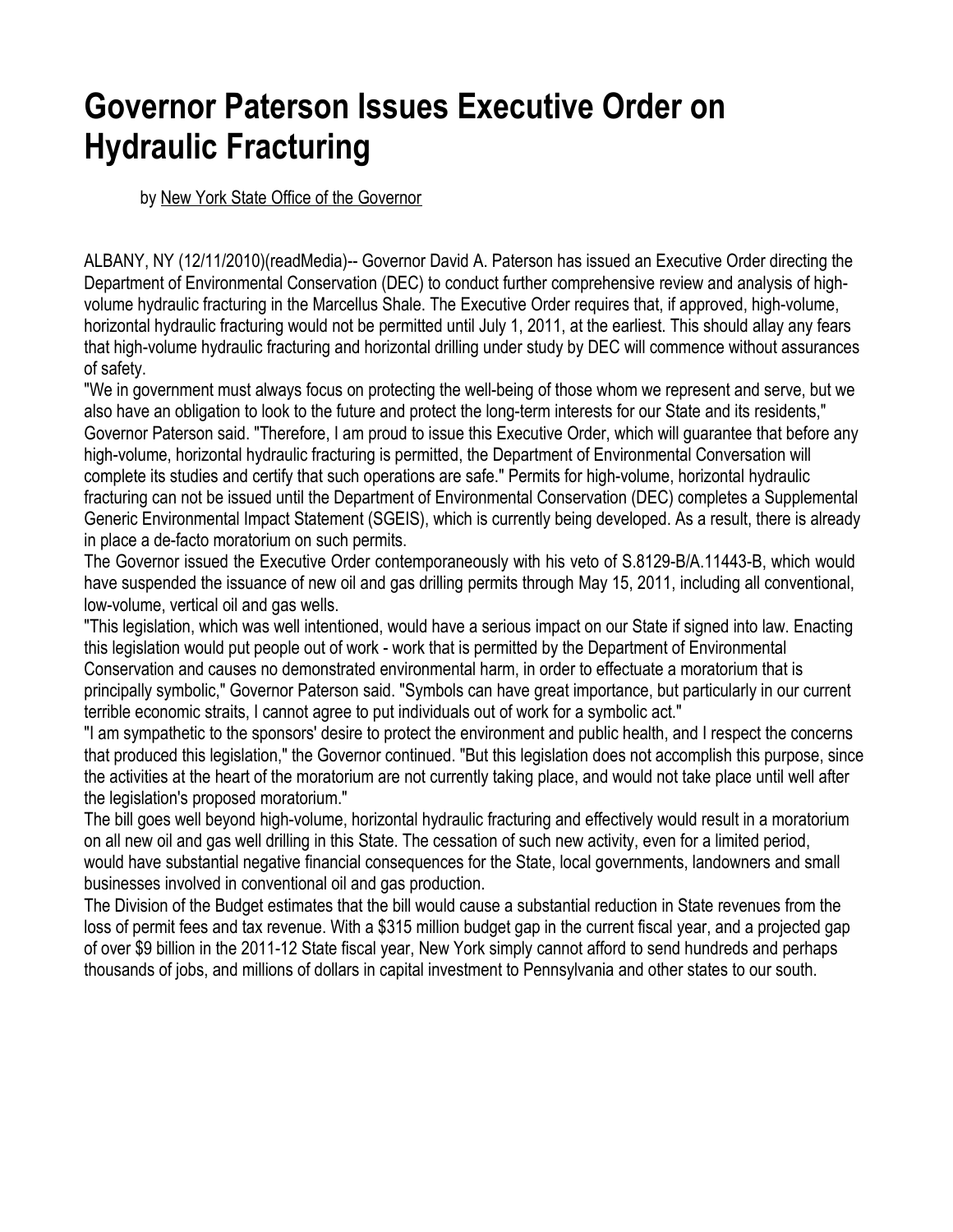Pittsburgh Post Gazette Tuesday 4 January 2011:

 Pa. allows dumping of tainted waters from gas boom Companies insist there's little risk, but now recycle Tuesday, January 04, 2011 By David B. Caruso, The Associated Press

Keith Srakocic/Associated Press

Jim Riggio, plant manager for the Beaver Falls Municipal Authority, shows a sample of solid materials removed from the Beaver River during treatment Dec. 15 at his plant.

The natural gas boom gripping parts of the United States has a nasty byproduct: wastewater so salty, and so polluted with metals like barium and strontium, that most states require drillers to get rid of the stuff by injecting it down shafts thousands of feet deep.

But not in Pennsylvania, one of the states at the center of the gas rush. In Pennsylvania, the liquid that gushes from gas wells is only partially treated for substances that could be environmentally harmful, then dumped into rivers and streams from which communities get their drinking water.

In the two years since the frenzy of activity began in the vast underground rock formation known as the Marcellus Shale, Pennsylvania has been the only state letting its waterways serve as the primary disposal place for huge amounts of wastewater produced by a drilling technique called hydraulic fracturing, or fracking. State regulators, initially caught flat-footed, tightened the rules this year for any new water treatment plants, but let existing operations continue discharging water into rivers.

At least 3.6 million barrels of the waste were sent to treatment plants that empty into rivers during the 12 months ending June 30, state records show. That's enough to cover a square mile with more than 8 1/2 inches of brine.

Researchers are still trying to figure out whether Pennsylvania's river discharges, at their current levels, are dangerous to humans or wildlife. Several studies are under way, some under federal Environmental Protection Agency auspices.

State officials, energy firms and treatment plant operators insist that with the right safeguards in place, the practice poses little or no risk to the environment or the hundreds of thousands of people, especially in Western Pennsylvania, who rely on the rivers for drinking water.

But an Associated Press review found that Pennsylvania's efforts to minimize, control and track wastewater discharges have sometimes failed.

### For example:

Of roughly 6 million barrels of well liquids produced in a 12-month period The Associated Press examined, the state couldn't account for the disposal method for 1.28 million barrels, about one-fifth of the total, due to a weakness in its reporting system and incomplete filings by some energy firms.

Some public water utilities downstream from big gas wastewater treatment plants have struggled to stay under the federal maximum for contaminants known as trihalomethanes, which can cause cancer if swallowed over a long period.

Regulations that should have kept drilling wastewater out of the important Delaware River Basin, the water supply for 15 million people in four states, were circumvented for many months.

The situation in Pennsylvania is being watched carefully by regulators in other states, some of which have begun allowing some river discharges. New York also sits over the Marcellus Shale, but former Gov. David Paterson slapped a moratorium on high-volume fracking while environmental regulations are drafted.

Industry representatives insist that the wastewater from fracking has not caused serious harm anywhere in Pennsylvania, in part because it is safely diluted in the state's big rivers. But most of the largest drillers say they are taking action and abolishing river discharges anyway.

All 10 of the state's biggest drillers say they have either eliminated river discharges in the past few months, or reduced them to a small fraction of what they were a year ago. Together, those firms accounted for 80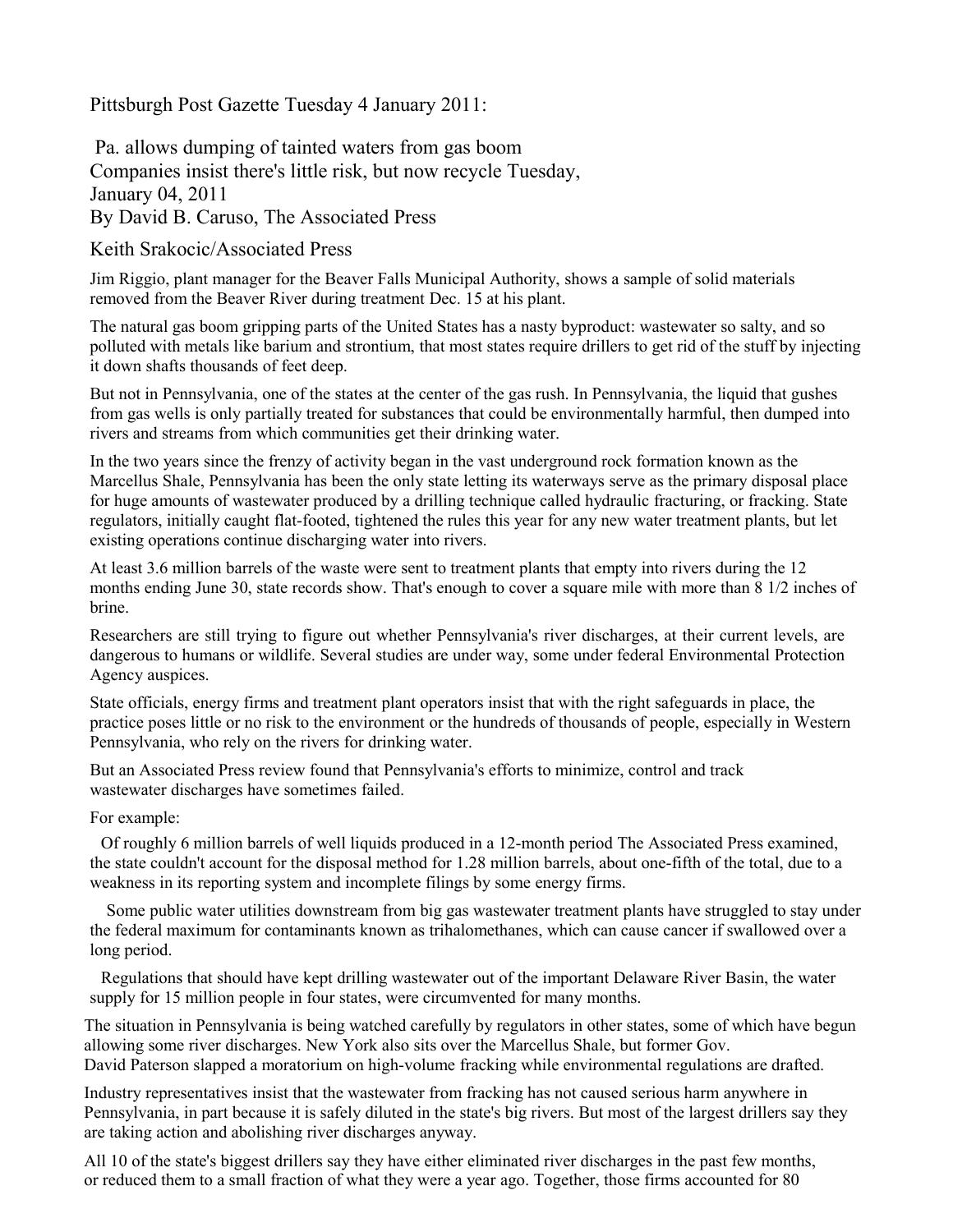percent of the wastewater produced in the state.

The biggest driller, Atlas Resources, which produced nearly 2.3 million barrels of wastewater in the review period, said it now recycles all water from its wells in their first 30 days of operation, when the flowback is heaviest. The rest is still sent to treatment plants, but "our ultimate goal is to have zero surface discharge of any of the water," spokesman Jeff Kupfer said.

Still, with dozens more energy firms at work in Pennsylvania's surging gas industry -- more than 2,400 wells drilled and work starting on 5,400 more -- operators of the largest of the 16 treatment plants they most commonly use say they haven't lost much business.

Records verifying industry claims of a major dropoff in wastewater discharges to rivers will not be available until midwinter, but John Hanger, secretary of Pennsylvania's Department of Environmental Protection, said he believed that the amount of drilling wastewater being recycled is now about 70 percent -- an achievement he credits to tighter state regulation pushing the industry to change its ways.

"The new rules, so far, appear to be working," he said. "If our rules were not changed, ... we would have all of it being dumped in the environment, because it is the lowest cost option," Mr. Hanger said.

But he cautioned that rivers need to be watched closely for any sign that they have degraded beyond what the new state standards allow. "This requires vigilance," he said. "Daily vigilance."

University of Pittsburgh scientist Conrad Volz, who has been studying the environmental effect of the wastewater discharges, said he had student researchers in the field this fall documenting a steady flow of brine-filled tankers arriving at plants on the Monongahela River south of Pittsburgh, and on the Blacklick Creek, 17 miles northwest of Johnstown.

"We've been taking pictures of the trucks," he said. "We know it's still happening."

He said researchers are still trying to figure out whether the wastewater discharges, at their current levels, could cause serious environmental harm.

The municipal authority that provides drinking water to Beaver Falls, 27 miles northwest of Pittsburgh, began flunking tests for trihalomethanes regularly last year, about the time a facility 18 miles upstream, Advanced Waste Services, became Pennsylvania's dominant gas wastewater treatment plant.

Trihalomethanes aren't found in drilling wastewater, but there can be a link. The waste stream often contains bromide, a salt, which reacts with chlorine disinfectants used by drinking water systems to kill microbes. That interaction creates trihalomethanes.

The EPA says people who drink water with elevated levels of trihalomethanes for many years have an increased risk of getting cancer and could also develop problems of the liver, kidney or central nervous system.

Gas drilling waste isn't the only substance that can cause elevated trihalomethane levels. Pennsylvania's multitude of acid-leaching, abandoned coal mines and other industrial sources are also a major factor in the high salt levels that lead to the problem.

Beaver Falls' treatment plant manager Jim Riggio said he doesn't know what is causing the problem, but a chemical analysis raised the possibility that it might be linked to the hundreds of thousands of barrels of partially treated gas well brine that now flow past his intakes every year.

"It all goes back to frack water," he said.

Natural gas drilling has taken off in several U.S. states in recent years because of hydraulic fracturing and horizontal drilling, techniques that unlock more methane than ever before from ancient shale sea beds buried deep underground. Fracturing involves injection of millions of gallons of water mixed with chemicals and sand deep into the rock, shattering the shale and releasing the gas trapped inside.

When the gas comes to the surface, some water returns, along with underground brine that exists naturally. It can be several times saltier than sea water and tainted with fracking chemicals, some carcinogenic if swallowed at high enough levels over time.

The water is often laden with barium, found in underground ore deposits and also used by drillers as a bit lubricant. It can cause high blood pressure if someone ingests enough of it over a long period of time.

It also is often tainted with radium, a naturally occurring radioactive substance, and strontium, a mineral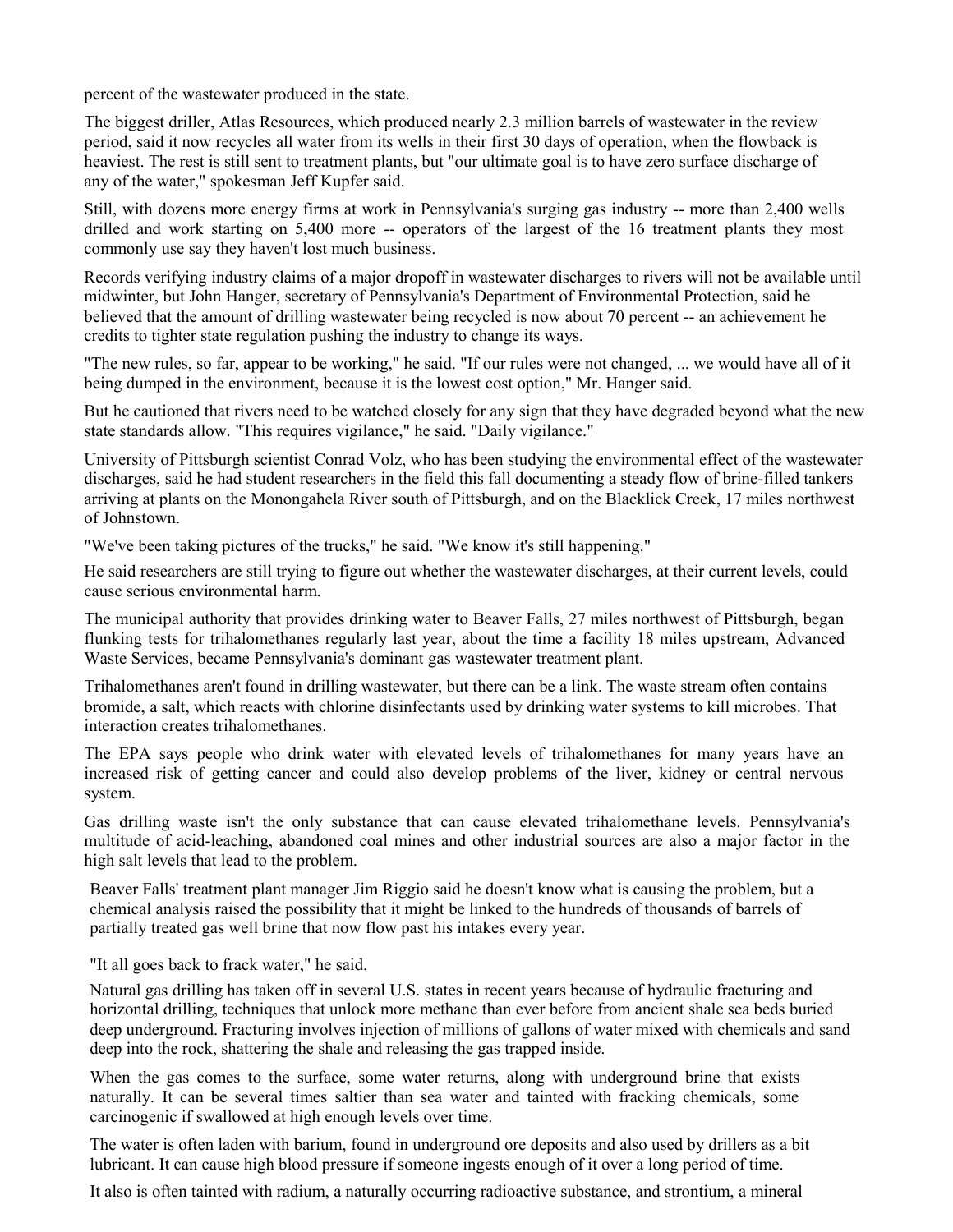abundant in rocks, earth, coal and oil.

The amount of produced water varies from well to well, but in Pennsylvania it has been running about 1 to 2 gallons for every 10 injected into the ground.

In some Pennsylvania locales, there have been fights over whether the drilling process itself has the potential to contaminate nearby drinking water wells.

When firms recycle wastewater, they lightly treat it for particles and other substances, combine it with fresh water and reuse it in a new fracturing job.

Operators of the treatment plants handling the bulk of the waste still being discharged into Pennsylvania rivers say they can remove most toxic pollutants without much trouble, including radium and barium.

"We have been able to do it carefully. We have been able to do it safely," said Al Lander, president of Tunnelton Liquids, one of the state's busiest treatment plants. The facility, near Saltsburg, east of Pittsburgh, treats both drilling water and acid draining from abandoned mines.

"In some respects, its better than what's already in the river," he said of the water his plant discharges into the Conemaugh. "What we are putting into the river now is far cleaner, and far more eco-friendly than what was running in naturally from acid mine drainage."

What can't be removed easily, except at great expense, he said, are dissolved solids and chlorides that make the fluids so salty. Those usually don't pose a health risk to humans in low levels, said Paul Ziemkiewicz, director of the West Virginia Water Research Institute at West Virginia University in Morgantown, but high levels can foul drinking water's taste, leave a film on dishes and cause diarrhea.

In 2008, workers at two plants that draw water from the Monongahela River -- U.S. Steel Corp. in Clairton and Allegheny Energy -- noticed that salt levels had spiked so high that equipment was corroding. State regulators suspected it was related to gas drilling waste being discharged through sewage treatment facilities. But it remains unclear today how much of a role wastewater had in the salt spike. Some research has suggested that abandoned coal mines, which release far more polluted water into state rivers than gas drilling, were predominantly to blame.

Monongahela salt levels have spiked again since 2008, though relatively little drilling wastewater is being discharged into it.

In the Barnett Shale field in Texas and the Haynesville Shale in Louisiana, fracking has also ignited a gas bonanza, but the main disposal method for drilling wastewater there and in other big gas-producing states

such as West Virginia, New Mexico and Oklahoma is injection wells. Regulated by EPA, these are shafts drilled as deep as those that produce shale gas.

When Pennsylvania's gas rush began a few years ago, the state had only a few injection wells in operation. Ohio had more, but trucking wastewater there from Pennsylvania was expensive. River dumping turned out to be the easy answer.

The Environmental Protection Agency requires all polluters to get a permit before they can discharge wastewater into rivers and streams. In theory, the permits limit how dirty the effluent can be when discharged into a river and ensure that the water quality doesn't degrade.

But Pennsylvania, which administers the EPA permit program within its borders, initially lacked a clear regulatory scheme to deal with the big increases in volume created by the gas boom and wasn't initially aware that some facilities had begun handling the waste.

Since then, the state has enacted tougher water quality standards. The new rules, adopted last summer, allow existing treatment plants to continue operating with few changes, but will require new facilities to meet strict targets for dissolved solids and chlorides. Essentially, the water they discharge must be no saltier than tap water.

Operators of several of the public water utilities closest to the biggest plants say they are testing for any signs of degradation in the quality of the raw water flowing into their intakes.

Much of the drilling wastewater legally discharged in Pennsylvania eventually flows into the Allegheny or Monongahela rivers and ultimately past Pittsburgh's drinking-water plants.

Along the way, it passes more than 20 public drinking-water intakes from Emlenton and Clarion, halfway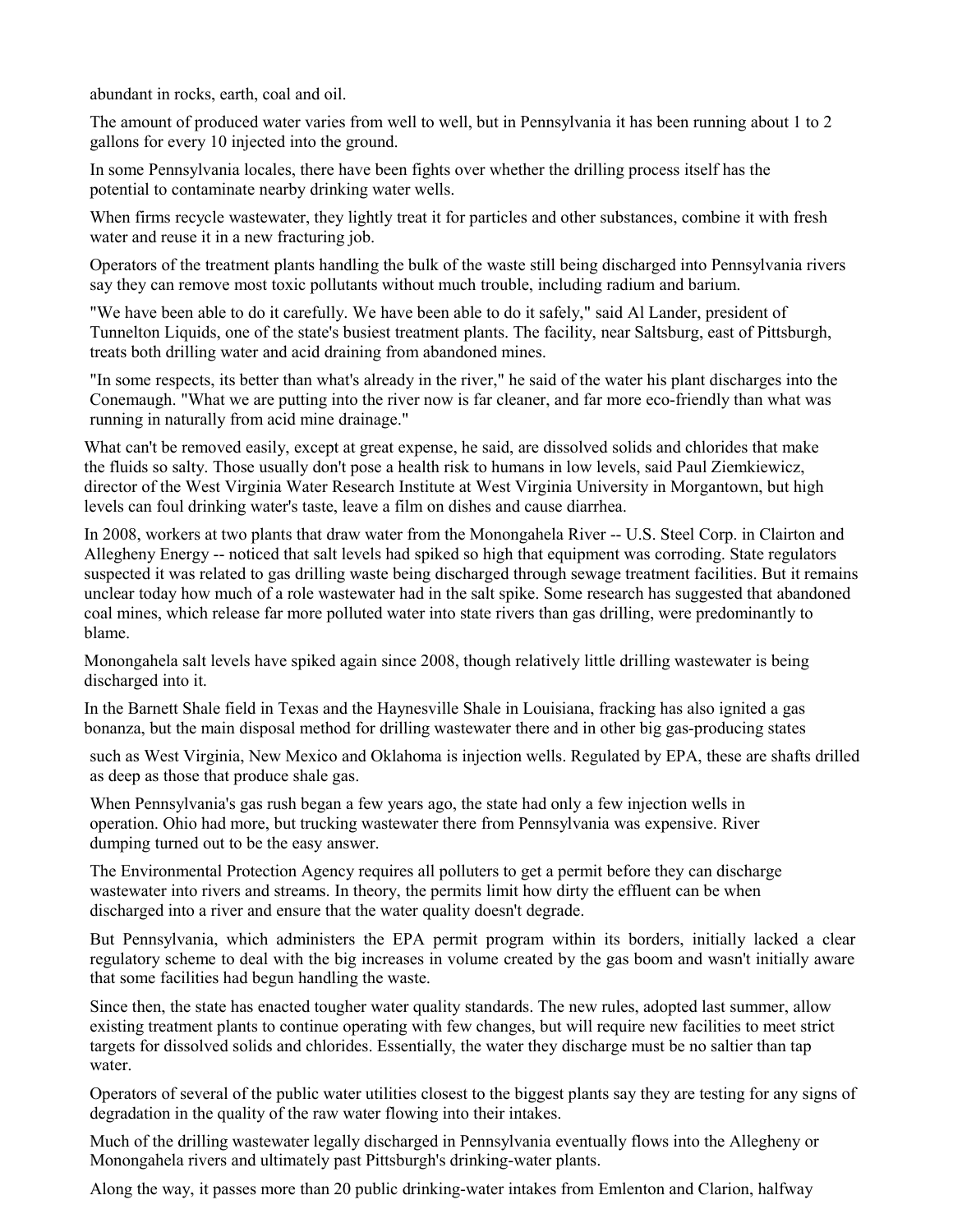between Pittsburgh and the New York line, to the Tri-County Joint Municipal Authority on the Monongahela in Fredericktown, 20 miles from West Virginia.

 Chemists for the Pittsburgh Water and Sewer Authority have been monitoring river water and testing for salt levels and a variety of other contaminants.

At the Buffalo Township Municipal Authority in Freeport, 23 miles northeast of Pittsburgh -- which is closer to more gas wastewater treatment facilities than any other municipal water supplier in the state --plant manager Don Amadee said he was "not aware of any issues" with his water quality. But he added that, as a small supplier, the authority doesn't have much expertise in drilling waste and may not be testing for every contaminant that could be in the effluent.

Area waterworks, he said, have been communicating more about the problem and keeping in touch with chemists downstream at the bigger water suppliers.

Shifting industry practices have, at times, made it hard for the public officials and researchers monitoring the potential environmental impact of the discharges. For a time, many focused attention on the Monongahela River after drilling waste was suspected of contributing to an unusually high load of chlorides and dissolved solids on the waterway in 2008.

But state records show very little drilling waste was discharged to plants on the Monongahela in 2009 or early 2010. They show 55,257 barrels sent to treatment plants in that river's watershed over the 12-month period The AP analyzed, compared with 1.2 million barrels sent to facilities on the Conemaugh River and a tributary, the Blacklick Creek.

First published on January 4, 2011 at 12:00 am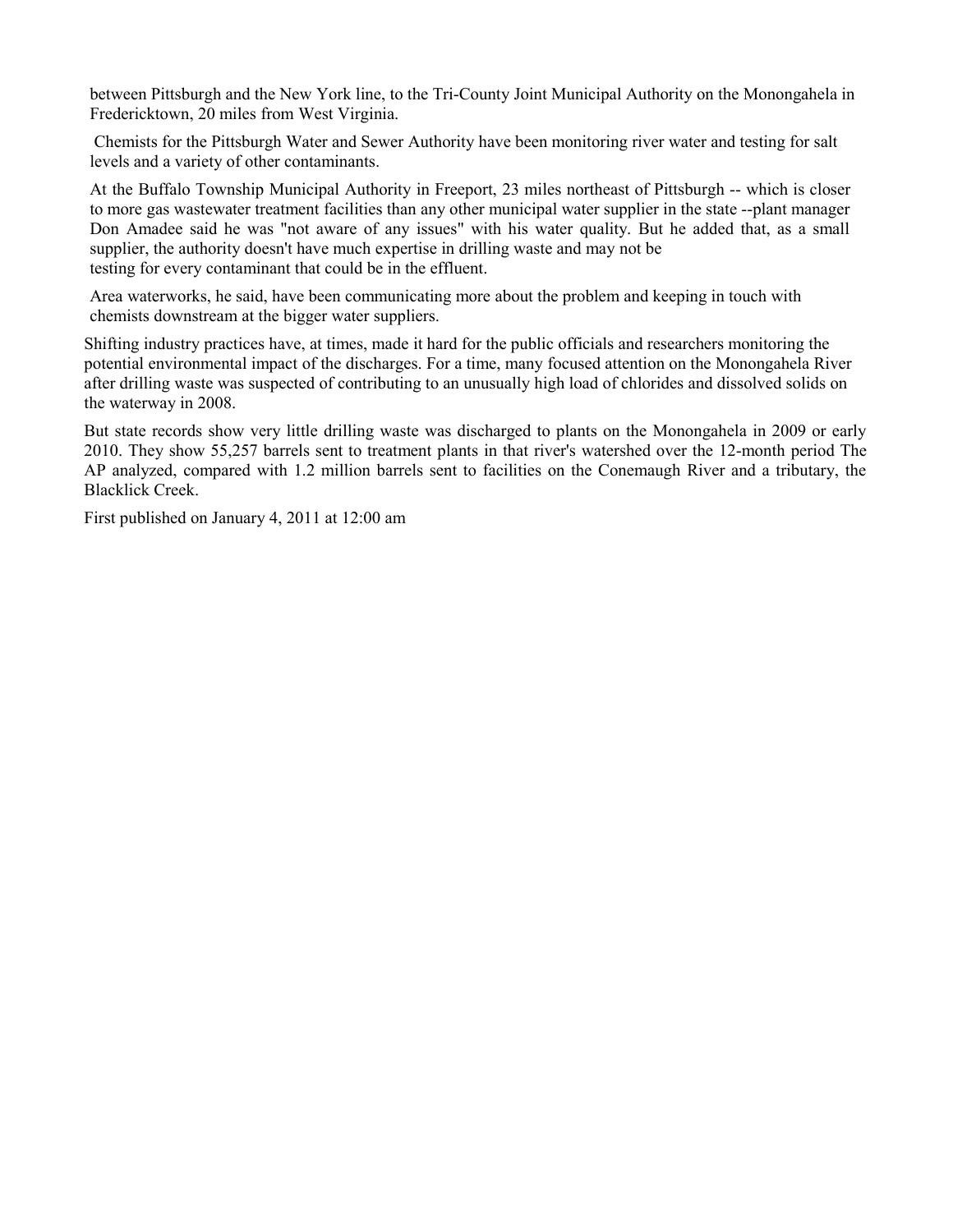Dominion Post editorial Friday 24 December 2010:

EDITORIAL

# **Lawmakers should know the drill**

*Legislators shaft public by failing to show up for Marcellus shale meeting*

It's like someone's drilling a hole in the ground — and wants to pull everyone into it with them. Maybe that's not fair to describe the Marcellus shale drilling industry in that light. But we are all naive if we trust our legislators to keep us from blindly falling for the promise of what lies in the dark depths below our feet. Though our legislators have been working for years on regulating this industry, at times it appears they are no closer than they were at the outset. One of those times occurred last week during a legislative interim session in Charleston. A subcommittee was scheduled to vote to move a bill on Marcellus gas well regulation to the full joint Judiciary Committee. The room was packed with industry types, environmental advocates, property owners and media. Everyone was interested in a dialogue and debate, and rationality. Everyone except a dozen legislators, who failed to show up for the meeting.

The scheduled two-hour session was adjourned within minutes when it was apparent the panel lacked a quorum of state senators.

We realize there may be some good excuses why eight of the 11 state senators on the subcommittee were noshows. Admittedly, we did not ask the absent senators to explain themselves. Nor did we ask the four delegates, who were missing, their reasons, either. But we figured they owed everyone an explanation.

More than a week later Sen. Clark Barnes, RRandolph; Sen. Dan Foster, D-Kanawha; Sen. William Laird, D-Fayette; Sen. Joseph Minard, D-Harrison; Sen. Jack Yost, D-Brooke; Sen. Frank Deem, R-Wood; Sen. Jeff Kessler (an ex officio member); and Sen. Mike Hall, RPutnam, are still mum.

Nor have we heard anything from Delegate William Wooton, D-Raleigh; Delegate Robert Schadler, R-Mineral; Delegate Patti Eagloski Schoen, R-Putnam; and Delegate Tim Manchin, D-Marion (a nonvoting member).

The ascendancy of the issue of Marcellus shale drilling is not the result of media or even the threat it poses, but of a very public, very loud debate ... outside Charleston. The big push for public regulation of Marcellus shale drilling is not about isolated damage to a stream or someone's property, either, but the collective costs we may all face. Widespread destruction of our waterways and land, despite the dividends, royalties or severance taxes, is wrong. It could cost our state dearly.

Regulated drilling will cost taxpayers less, and there's a good chance the state may come out ahead, if our legislators do what's right.

If they don't, there's a good chance we may end up in that hole, yet.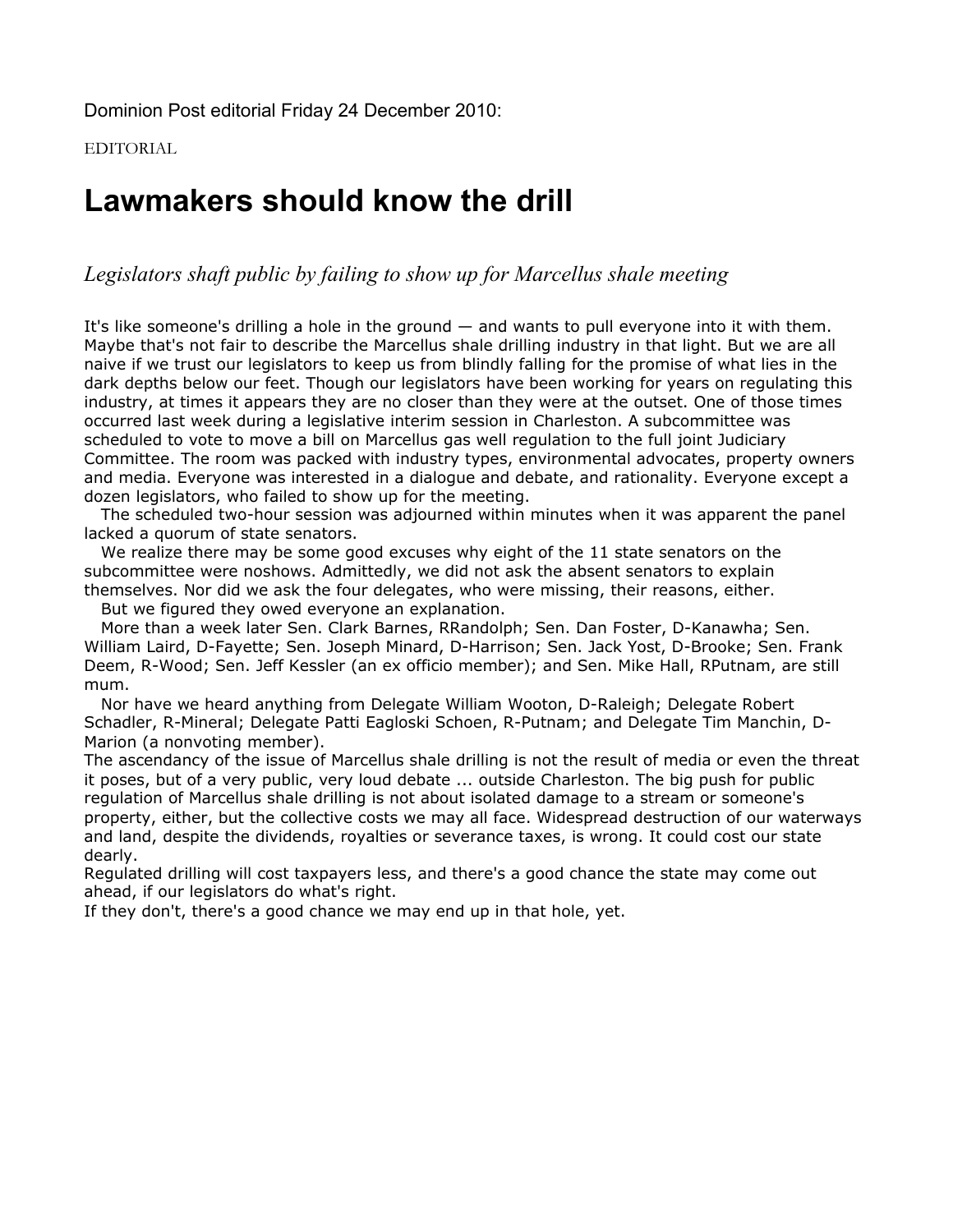## **Meeting about Marcellus a bust**

#### **BY DAVID BEARD The Dominion Post**

CHARLESTON — Residents, industry representatives and groups with an interest in a proposed Marcellus gas well regulation bill filled the House Judiciary chamber Tuesday afternoon.

But they left with no news, as the subcommittee handling the bill lacked a quorum and took no action. Members expected to vote to move the bill to the full joint Judiciary Committee, but not enough senators showed up.

There are 11 senators on the subcommittee, but less than half appeared.

Committee counsel answered a couple of questions, then co-chair Sen. Herb Snyder, D-Jefferson, expressed his regret for the inability to move forward.

"There's a lot of issues in this bill, and they're big policy issues," he said. "This is almost a whole new industry, and we need to get off on the right foot on this."

He asked all the interested parties to review the draft bill, as the subcommittee will try again in January to take it up before the regular session.

"I'm sure this is going to be one bill that's going to dominate some time in the legislative session."

Among the bill's provisions:

"Pooling and unitization" of wells to protect property owner interests along with water and land protections to ensure "the orderly development of this new drilling activity."

A pool is a single natural reservoir of gas, and pooling is drilling multiple horizontal wells from a centralized well pad. Unitization means an underground well system that covers more than one surface owners' property. In unitization, a mineral owner could "force" his way into a drilling unit if he can show his resource would be drained by a neighboring unit.

A mineral owner could also be forced into a unit if he doesn't want to join but his property lies between units, or he wants to join but wants better terms.

As part of the permit application, the Division of Highways must approve well road access. No later than the application filing date, the applicant must inform all property owners of its intentions.

 "Notwithstanding trade secret claims," the bill reads, well operators must provide a complete list of the chemicals and compounds used in their fracking fluid. The operator must also maintain and report data on the volume of fluids used and returned to the surface.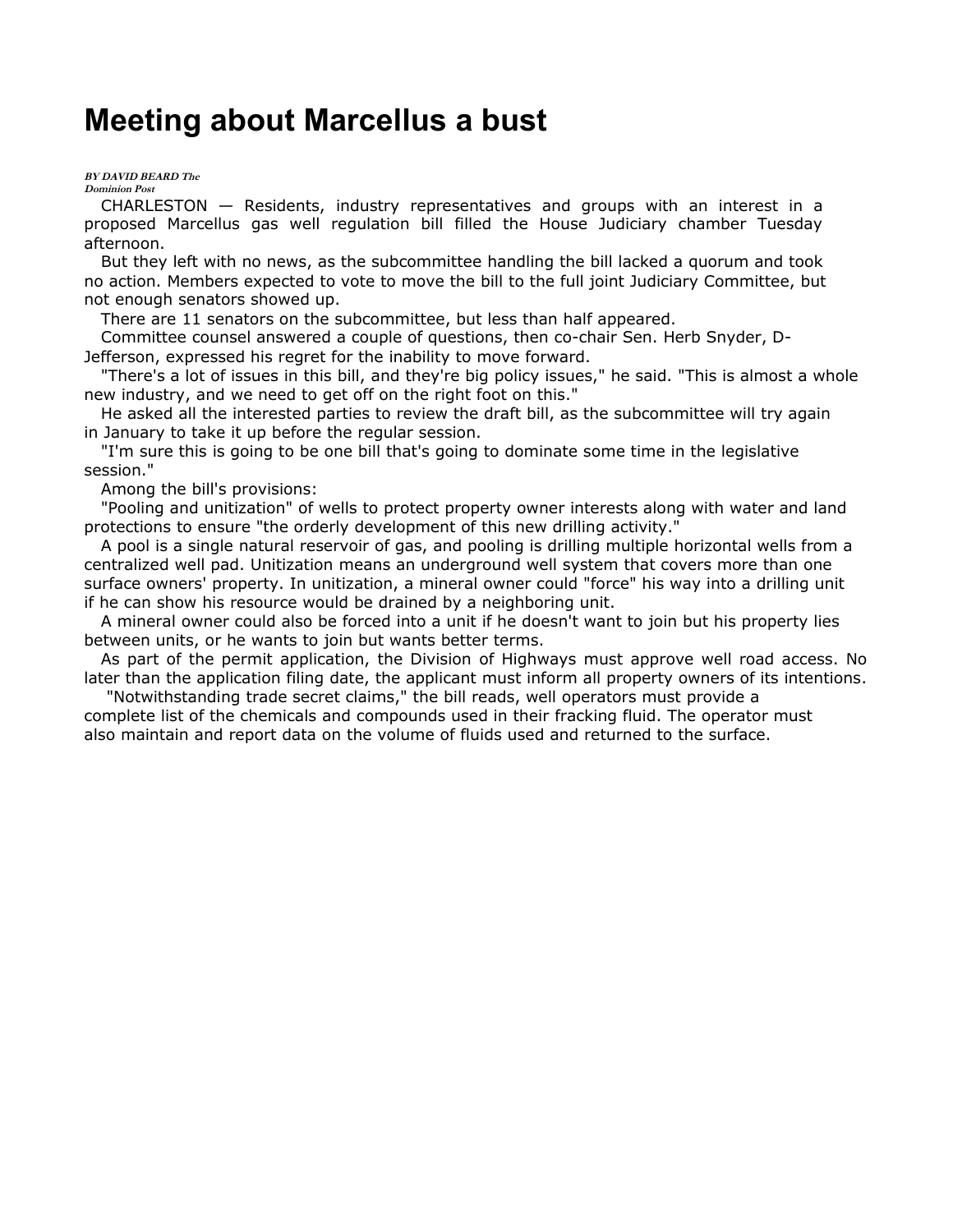LETTER TO EDITOR, DOMINION POST, Thursday 25 November 2010:

http://ee.dominionpost.com/Repository/ml.asp?Ref=RFBvc3QvMjAxMC8xMS8yNSNBcjAxMjAw &Mode=Gif&Locale=english-skin-custom

# **LETTERS TO THE EDITOR**

**Marcellus industry a `vast experiment'**

There have been a number of articles and editorials recently in The Dominion Post concerning extraction of Marcellus natural gas. A few things seem to have been missed in the discussion.

First, a bond of \$25,000 for an investment of a few million dollars per well which can be expected to pay off the investment in five years or so doesn't seem exorbitant. The \$600 paid now for shallow wells would hardly pay the state to do the necessary paperwork, and allows nothing for the infrastructure services, such as roads, inspections, etc. Marcellus drilling is a good investment and good for the royalty owner, who will receive percent royalties in the high teens. Marcellus can pay for itself.

The claim the horizontal fracturing is safe is not based on previous experiment or science. This kind of thing has simply not been done before on this scale. Claims the fracture fluids will not escape and destroy ground water are "expert opinion" of the operating companies, at best, along with some wishful thinking, no doubt. Current experience contradicts their claim.

Third, what is in the fracture fluid as it goes down doesn't make any difference. It is kept in tanks and flows through hoses. What is important is what comes back up. The chemicals sent down are not inert; they react with the strata at depth. What needs to be known are the products and concentrations that return to the surface. This would require substantial research.

The solubility of substances often changes dramatically with increased temperature and pressure. When the drill cuttings and fractured rock are in contact with fracture fluids large surface area is available for solution. The material in the rock is complex, like coal. For example, the Marcellus is distinguished by its radioactivity. Mercury, barium, heavy metals — who knows what might be down there and brought back to the surface?

The fact is that the Marcellus industry is conducting a vast experiment. It is sampling a complex stratum a mile below the surface while discarding the flow back. Simultaneously it checks for leaks back to the surface and/or inadequate well construction. Presently it is without scientific oversight or much concern for anything except production.

### S. **Thomas Bond, Ph.D. Jane Lew**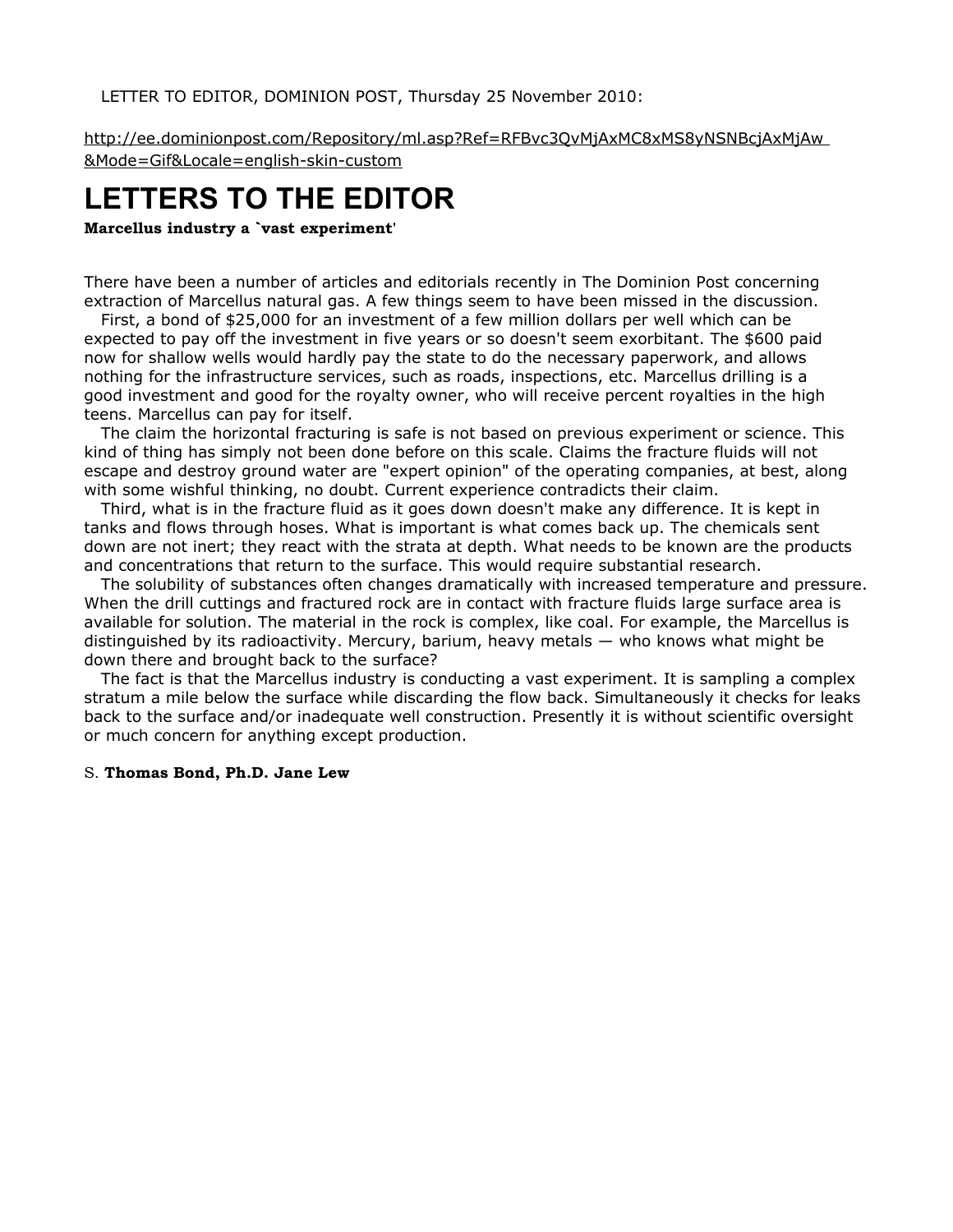# **Biennial DEP Report Shows 80 Percent of Streams, Rivers Attaining Use Designation; Challenges Remain**

### *Report to EPA Also Recommends Streams, Rivers for 'Impaired' Status*

HARRISBURG, Pa., Dec. 23, 2010 /PRNewswire-USNewswire/ -- Although Pennsylvania has made great progress in cleaning up its rivers, streams, lakes, wetlands and other water bodies, Department of Environmental Protection Secretary John Hanger said that a new report submitted to the federal government today shows there are still challenges threatening Pennsylvania's water quality.

The report, entitled "2010 Pennsylvania Integrated Water Quality Monitoring and Assessment Report," is submitted to the U.S. Environmental Protection Agency in accordance with the Clean Water Act, which requires each state to assess water quality within its borders.

"We've made a lot of progress in the past eight years improving water quality throughout Pennsylvania," said Hanger. "We've worked with municipalities to upgrade their wastewater treatment systems; we've worked with developers to minimize runoff; we've restored streambanks, reduced erosion and planted riparian buffers; and we've worked with the agriculture industry to ensure their operations protect the quality of streams running through their farms."

The secretary noted that Pennsylvania has classified approximately 3,300 miles of streams as exceptional value and another nearly 23,000 miles as high quality, ensuring the most stringent protections. He added that earlier this year, the state enacted a mandatory 150-foot buffer from all development along these most pristine waterways.

"This work means better water for the state, which is important to our livelihood and health, obviously, but it's also important to our economy," said Hanger. "Many industries can't function if they have to rely on polluted water. And, unfortunately, there are still many threats to the state's waterways, so unless we continue to address those issues, thousands upon thousands of jobs could be in jeopardy."

According to the report, 68,320 miles of the state's 84,867 miles of streams and rivers — or 80 percent — that are assessed for aquatic life use are attaining that water use. Of the impaired miles, 9,413 require development of a total maximum daily load, or TMDL, to reduce pollutant inputs and 6,105 have an approved TMDL. An additional 65 miles are under compliance agreements and are expected to improve within a reasonable amount of time.

In terms of potable water supplies, 2,762 of the 2,883 stream miles assessed for potable water supplies attained that use, while 107 miles required a TMDL and 14 miles had an approved loading plan in place. Lake potable water supply use was assessed for 44,933 acres with 44,921 attaining that designation and 12 impaired acres requiring a TMDL.

Other findings include:

39,301 acres of the 76,483 acres of lakes that are assessed for aquatic life are attaining that use. Of the impaired acres, 5,349 require a TMDL, 11,290 have an approved TMDL, and 20,543 acres are impaired but do not require a TMDL because they are not affected by pollutants.

1,397 stream miles are assessed for recreational use, but only 701 are attaining that designation. There are 688 impaired miles requiring a TMDL and 8 miles with an approved TMDL in place. Lake recreational use was assessed for 79,040 acres with 73,928 attaining, and 5,112 impaired acres requiring a TMDL. This does not include the state's portion of Lake Erie, which is impaired due to beach closings because of bacteria.

Of the 4,337 stream miles assessed for fish consumption, 1,907 are impaired and have consumption advisories. Of the impaired miles, 712 have TMDLs.

58, 295 acres of lake were assessed for fish consumption and 44,353 of those acres are impaired and have fish consumption advisories, while 5,483 of those impaired acres have TMDLs. The state portion of Lake Erie is not included in the totals, but a fish consumption advisory is in effect for the lake.

The report found that Pennsylvania's water bodies are facing threats from a variety of industries and are subject to many different types of pollutants. Sources of pollution include agriculture, stormwater runoff, land development, sewage treatment plants, and atmospheric conditions. Some of the pollutants of concern include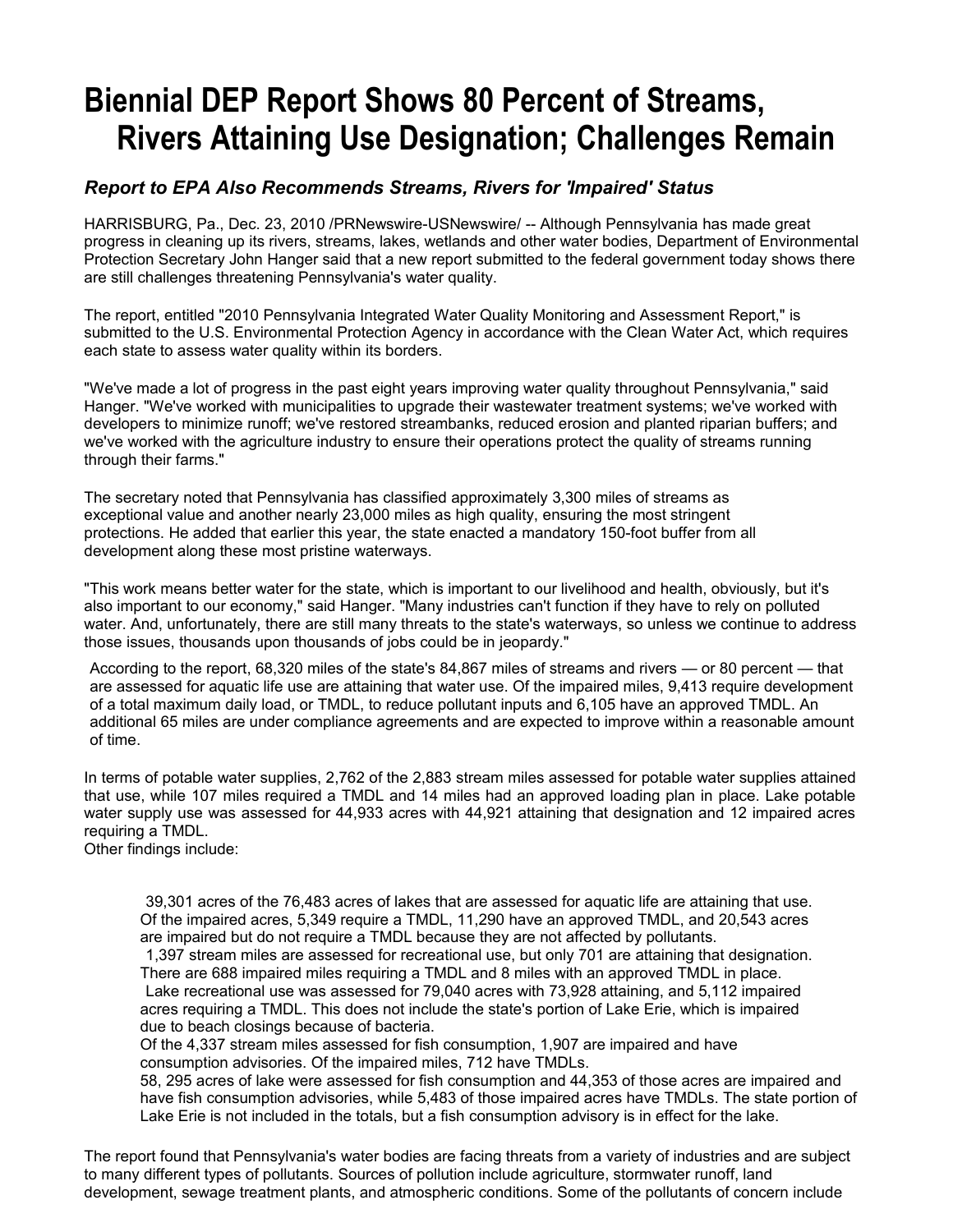nutrients, suspended solids, silt, metals and total dissolved solids (TDS).

Hanger said pollution levels and the threats to waterways all across the state justified DEP recommending that the EPA designate certain waters as "impaired." The report included those recommendations, which meets the EPA's "303 (d) list" requirements. The EPA will decide whether to grant the impaired designation.

**The Clean Water Act requires all states to submit a 303 (d) list to the EPA for approval every two years. States must identify waterways that require additional pollution controls to attain or maintain applicable water quality standards. Waters must be ranked to take into account uses and the severity of the pollution problem.**

## **Most notable among those recommendations was the Monongahela River in western Pennsylvania, which is listed on the draft list as impaired because of concerns over sulfates — a constituent of TDS.**

 **"We've spent a considerable amount of time the past three years assessing the quality of the Monongahela, particularly with respect to TDS and sulfates," said Hanger. "Our extensive research clearly shows TDS levels in the Mon are close to the upper limits of the safe drinking water standard. This river is stressed, and TDS must be addressed. Any further increases in TDS loads will ensure that the river becomes impaired, adversely affecting all dischargers in the watershed and those businesses and industries that rely on clean Monongahela River water."**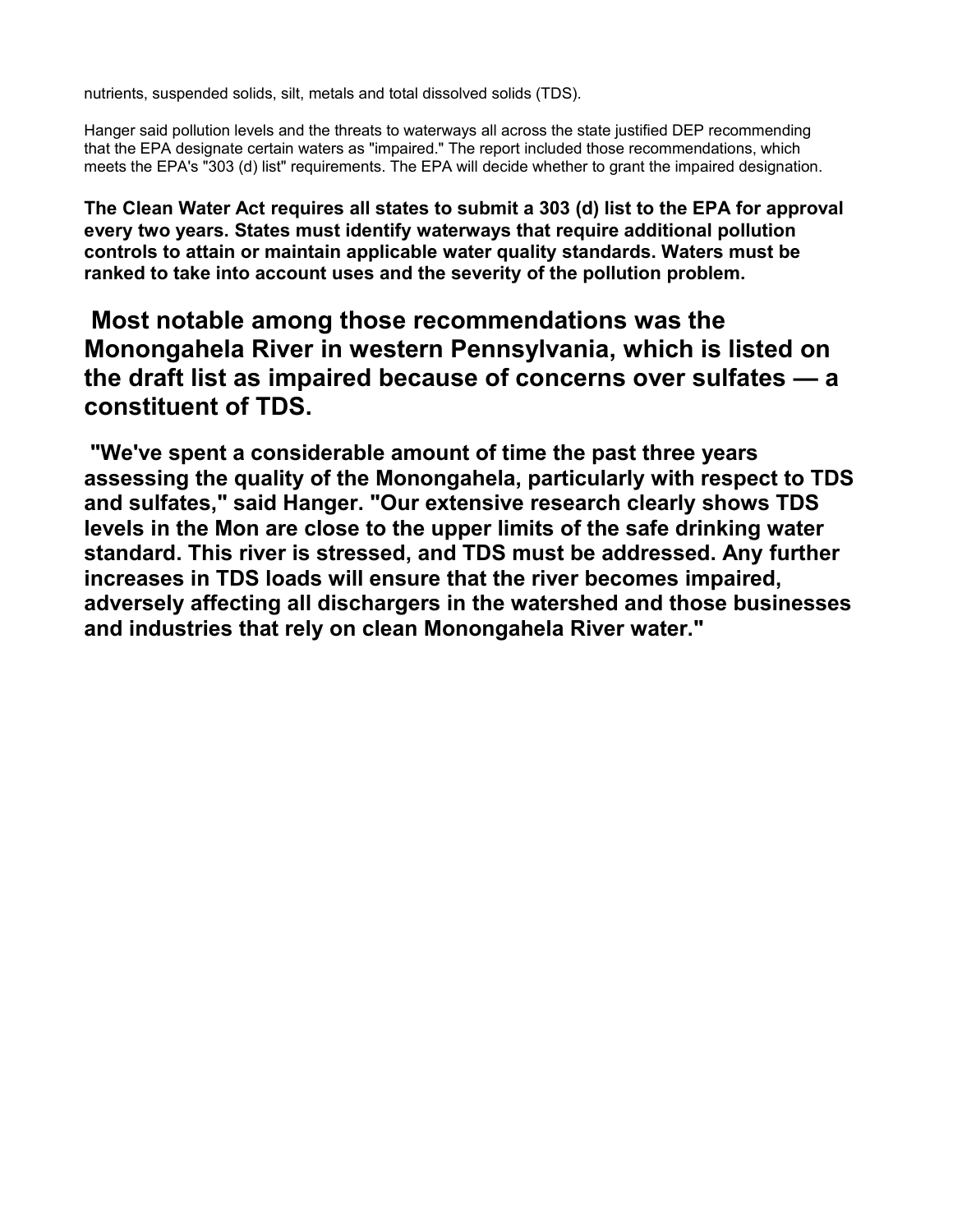### **WV/PA MONONGAHELA AREA WATERSHEDS COMPACT**

### **FIFTH MEETING, JANUARY 5, 2010, MORGANTOWN AIRPORT ANNEX**

### **POSITION STATEMENTS FOR DISCUSSION AND POSSIBLE ADOPTION**

1. As participants of the WV/PA Monongahela Area Watersheds Compact, we recognize the urgent need for State-wide legislation to limit the impacts of Marcellus Shale natural gas development in West Virginia and Pennsylvania.

 [A petition is available for individuals to sign in support of this Statement and copies of this petition are available for the use of the various conservation and watershed groups participating.]

2. The Monongahela River watershed and other watersheds in West Virginia and Pennsylvania are in a long-term crisis condition as a result of increasing levels of total dissolved solids and other effluents. Some of these streams have already been recognized as "impaired" and in need of comprehensive protection plans. The WV/PA Monongahela Area Watersheds Compact herewith requests that all the citizens of these States participate with us in contacting our Governor(s), our Legislators, and the various agencies of government to enact needed legislation, establish needed regulations and enforce the laws to conserve and protect our drinking water, our agricultural water, our industrial water, our aquatic life, as well as our recreational and commercial waterways.

3. The current "boom" in natural gas development in West Virginia and Pennsylvania is a tremendous economic benefit to our States. This "boom" can and should provide the financial resources to maintain and protect the public roads, the public and private lands, the waterways and the atmosphere throughout the States. The public health is at risk in some areas as are the drilling team workers and the supporting work force personnel. Comprehensive local, state and federal governmental bodies are called upon to address these problems. In addition to legislation and regulations, an adequate number of inspectors and enforcement staff must be assigned to these problems as soon as it is possible to do so.

4. The drilling, transportation and processing of Marcellus Shale gas in West Virginia and Pennsylvania will require the investment of billions of dollars and result in billions of dollars worth of gas being produced while generating thousands of jobs in both States. In order to ensure that the process is accomplished in an environmentally sound and safe manner that benefits the people and the economies of both WV and PA, the WV/PA Monongahela Area Watersheds Compact herewith endorses and promotes the hiring of fully-trained local workers with competitive wages and full benefits for work in Marcellus related projects. The Compact further supports apprenticeship and training programs for workers and contractors and for programs to ensure the health and safety of the workers involved.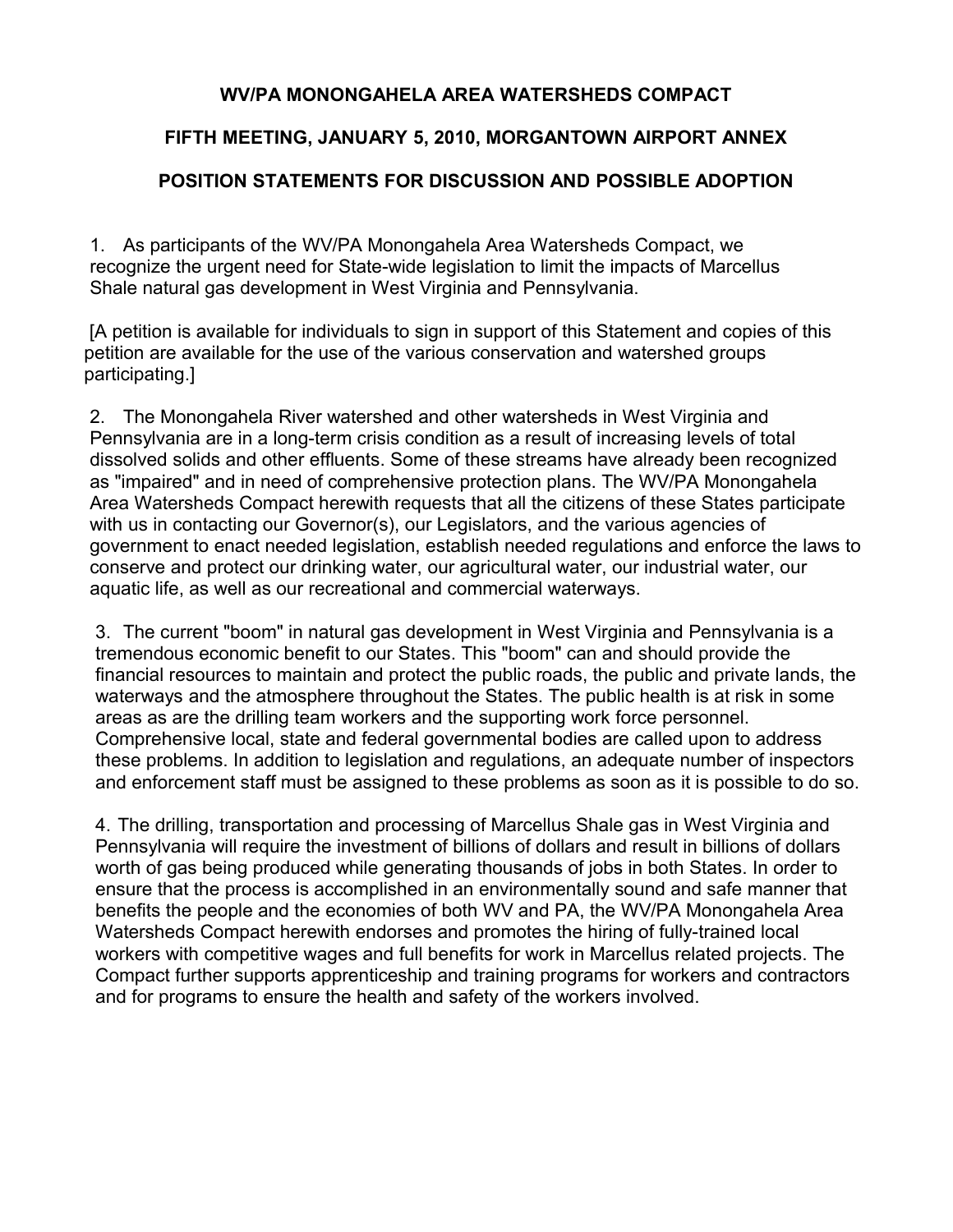### **WV PA Mon River Watershed Compact Legislative Committee Summary**

- **12/8/10** The first meeting of WV PA Mon River Watershed Compact Legislative Committee occurs at the Morgantown Airport Conference room from 1-3:30 p.m. Discussion ensues regarding how to best outreach to our public officials and encourage them to pass legislation dealing with hydraulic fracturing and drilling. The group decides to write a letter to Judiciary Subcommittee A regarding the upcoming Interim Committee meeting on Tuesday December 14 calling for action to be taken, in the form of introducing a bill, regarding Marcellus Shale Gas Drilling/Hydraulic Well Fracturing. Once a bill is introduced to the committee, the committee can then choose to sponsor (or not sponsor) the bill, therefore allowing the issue to be introduced during the regular 2011 legislative session, where a vote would be held to either pass legislation into law, or deny legislation.
- **12/12/10** A letter written on behalf of Compact's Legislative Committee is *delivered in person* via one of the committee members to WV Senators and Delegates. The letter, addressed to WV Senators and Delegates, states that WV-PA Mon River Watershed Compact Legislative Committee supports the proposed legislation regarding constructing of natural gas wells using hydraulic fracturing and horizontal drilling and *urges* them to introduce the bill via Committee during the upcoming 2011 WV Legislative session, but more specifically, to introduce the bill on Dec. 14 during the interim session meeting of Judiciary Sub Committee A.
- **12/14/10** Judiciary Sub Committee A meets; and on the agenda are staff presentations to draft legislation relating to:
	- a. Establishing a prohibition on construction for underground wells and providing tax credit for developing alternative technologies and;
	- b. Establishing a new regulatory programs for gas wells utilizing horizontal drilling and hydraulic fracturing

 However, lack of a quorum—only 3 of the 10 voting Senators were present at this meeting leaves the bill still sitting on the committees agenda, unable to get the bill OUT of committee for all to vote upon. **Something to think about:** When Senators either leave during a committee meeting, or choose not to attend a meeting, their perceived intention to destroy a quorum is a tactic *both to kill a bill and also to avoid having a registered vote on an issue, thus avoiding* displeasure on either side of the isle.

A letter addressed to Governor Tomblin written by Duane Nichols and Barry Pallay on behalf of the entire WV PA Mon River Watershed Compact, was sent to Gov. Tomblin, the deputy director, and Josh Austin (staffer) requesting a meeting to discuss legislation to protect WVs infrastructure, water, and air during this crisis of unregulated Marcellus shale gas drilling in the state. In addition to being very candid about a crisis existing in WV, a summary of the 14 resolutions passed via the Compact were also sent for review by Governor Tomblin.

- **12/15-12/28** Members of the WV PA Mon River Compact Legislative Committee email back and fourth, furiously trying to understand what transpired during the interim committee meeting. After regrouping, Deb Fulton, as an ordinary citizen, writes an op/ed piece published both by the Dominion Post and Charleston Gazette on December 26 stating her frustration with our legs, who though voted into power, don't seem to be taking their job seriously enough(by not showing up for an interim subcommittee meeting). Talk of creating a similar letter written on behalf of the WV PA Compact Leg. Committee, to be disseminated to the local newspapers of those Senators who did not attend the Dec. 14 subcommittee meeting was discussed; and continues to be worked upon.
- 1/3/11 A meeting is held in Grafton from 1-3:30 via the Compact's leg committee to formulate a new game plan. Governor Tomblin is "aware" of our concerns and issues, though has yet to set a date for us to visit with him in person. Currently, we are working to draft another letter to Tomblin to request a meeting. The WV PA Compact Committee came up with the following action plan during the Jan. 3 meeting:
	- 1. Recommend all watershed groups write letters to their legislator
	- 2. Recommend face to face meetings in Charleston via representatives' of the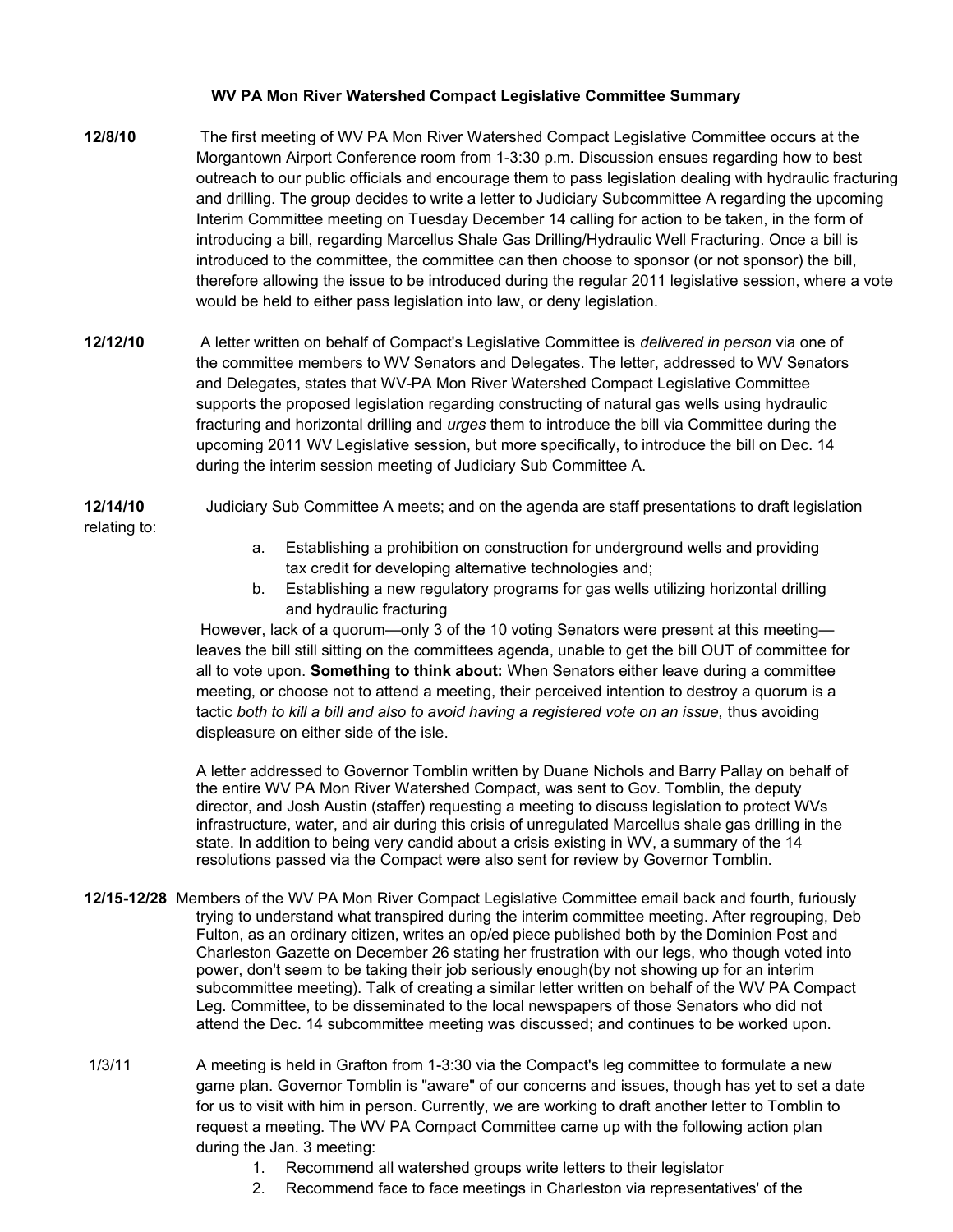Compact

3. Garner (written/public) support from Southern WV watersheds and alike organizations

- 4. Create petitions for the general public to sign (watershed groups and the like)
	- 5. Recommend all watershed groups send a Letter to the Editor to their local newspaper to inform the public about water quality issues and how important it is that legislation is passed to protect WV's water, health, and land during the upcoming 2011 WV Legislative session/ CALL TO ACTION!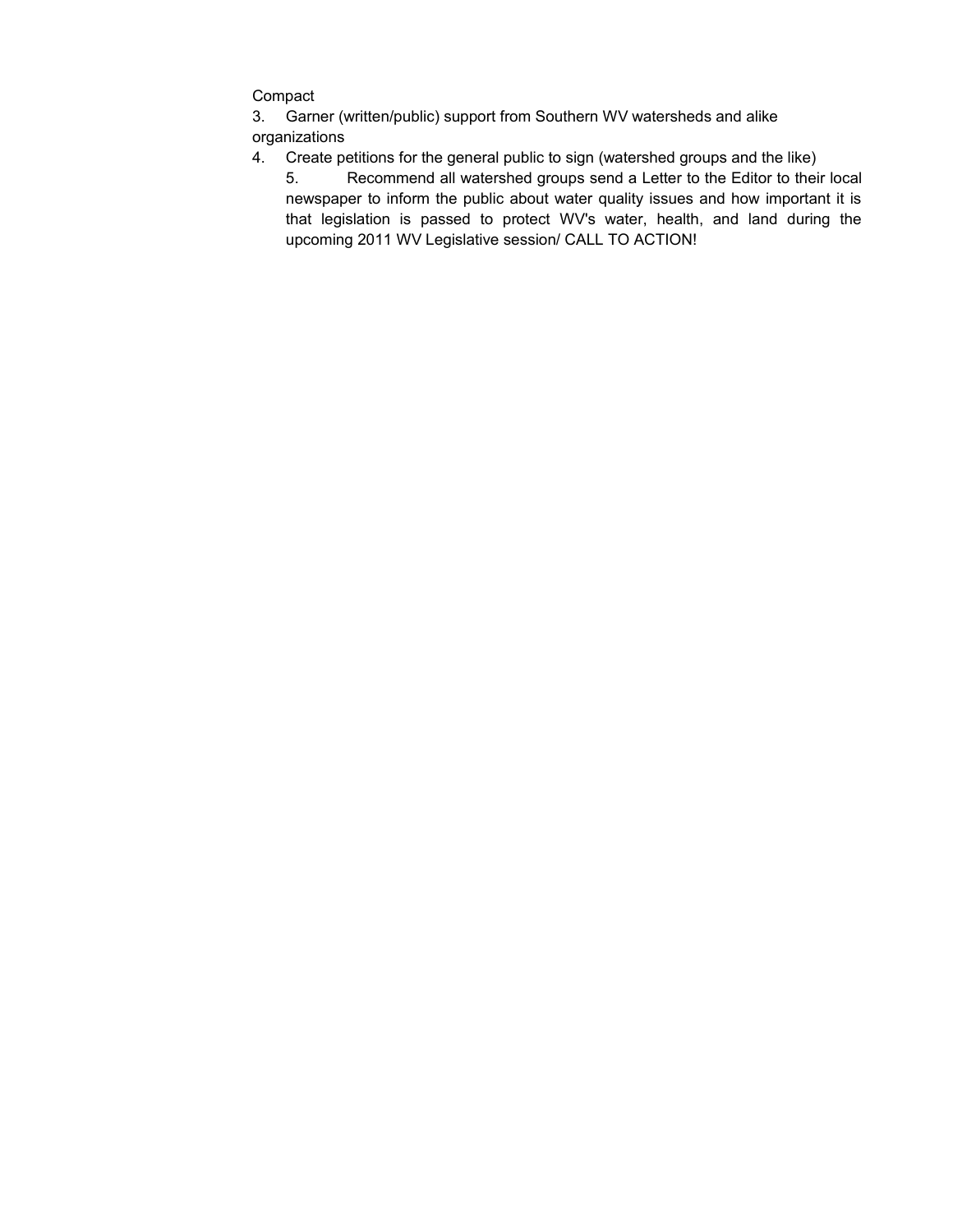#### **RESOLUTIONS ADOPTED BY**

### **WV/PA MONONGAHELA AREA WATERSHEDS COMPACT**

### **[AUGUST 17, SEPTEMBER 22, OCTOBER 26,** & **DECEMBER 3, 2010]**

We recognize the value of mineral extraction, including coal, oil, gas and water, in the Monongahela basin and adjoining areas, when conducted responsibly. But, the current and projected levels of Marcellus shale drilling for natural gas production and the manner in which it is being conducted poses very serious problems for most all of West Virginia and Pennsylvania. Some 28 watershed and conservation groups have participated in the development of these resolutions. Contacts are appended, and more information is available at www.uppermon.org.

- 1. PROTECT OUR WATER RESOURCES. The WV and PA DEPs must enact enforceable standards and rules/regulations with adequate penalties to protect regional water resources from potential hazards caused by mineral extraction and oil and gas drilling, including but not limited to sedimentation, water withdrawal, organic and inorganic chemicals and thermal effects.
- 2. HIRE NEEDED INSPECTORS. The WV and PA DEPs must hire an additional and adequate number of inspectors and other staff to effectively monitor and enforce regulations governing mining and the oil and gas well industries.
- 3. REQUIRE BLOWBACK CONTAINMENT. Closed-loop systems for containment of blowback water should be required at all new construction gas well drilling sites rather than an open pit system of containment.
- 4. LIMITATIONS ON OPEN PITS. If open pits exist or are absolutely necessary, these should provide sufficient natural or geosynthetic protection to both contain the produced water and to prevent its percolation into the soil or groundwater beneath the pit should the containment liner become ruptured. Also, dam safety statutes should apply to ensure that containment pits are properly sited and constructed, and that emergency contact/notification procedures are implemented when an accident involving the release of produced water occurs.
- 5. REGULATION OF WATER WITHDRAWALS. The withdrawal of water from any source for high volume applications as Marcellus Shale drilling, fracking or similar operations must be regulated and require permits from an appropriate State agency.
- 6. STATE OVERVIEW OF EXTRACTIVE INDUSTRIES. A state-wide review of oil and gas drilling, fracking, production and transmission is urgently needed, one that is directed from the Office of the Governor. And, a Special Session of the WV Legislature would appear to be called for to address these problems and issues that include the protection of our water, air and land as well as our roads, our scenic values and quality of life. Each extractive activity should be responsible for the cost of all the environmental and socio-economic impacts resulting from its activities, taking into account both short and long-term impacts.
- 7. FEDERAL GUIDANCE ON EXTRACTIVE WASTES. The US Environmental Protection Agency in conjunction with the US Army Corps of Engineers, the US Geological Survey and other federal agencies should prepare a "guidance document" and respond quickly to the water and aqueous waste problems of the extractive industries now affecting New York, Pennsylvania, West Virginia and other States.
- 8. LONG RANGE FEDERAL PLANNING. An Interagency Task Force study within the United States government is needed to examine the existing problems posed by the extractive industries in the United States. This would aim to establish a viable long range Planning Office that can anticipate many of the problems such as those posed by Marcellus Shale gas exploration and production. The focus would be on environment impacts and socio-economic dislocations such as public infrastructure damages and domestic disturbance problems.
- 9. MONONGAHELA RIVER CRISIS EXISTS. A crisis now exists in the Monongahela River basin represented by the high total dissolved solids (TDS) content of this River and many of its tributaries. Therefore, we call upon state and federal government officials to recognize the crisis at hand in the face of the current boom in mining and drilling operations in this and adjoining watersheds and to respond with timely actions to meet this crisis as soon as is possible.
- 10. REGIONAL STUDIES OF WATER RESOURCES. A comprehensive search is proposed for alternative supplies of raw water for industrial usage, to include a survey of mine pool water sources that could potentially benefit coal mining, oil well recovery and natural gas drilling operations. It is imperative that this search take into account the related recent studies of the existing mine pools, that environmental impacts be fully analyzed, that a record-keeping system be devised to track the withdrawals and usage of such groundwater supplies, and that a comprehensive management plan be implemented for the long-term utilization of groundwater supplies.

11. REGIONAL WATER QUALITY MONITORING. The continuous monitoring of our surface and subsurface water supplies is necessary to ensure that the quality and quantity are adequate to meet residential, commercial, industrial, agricultural and recreational uses. Such a monitoring system will facilitate a quick response for unacceptable water quality detection and